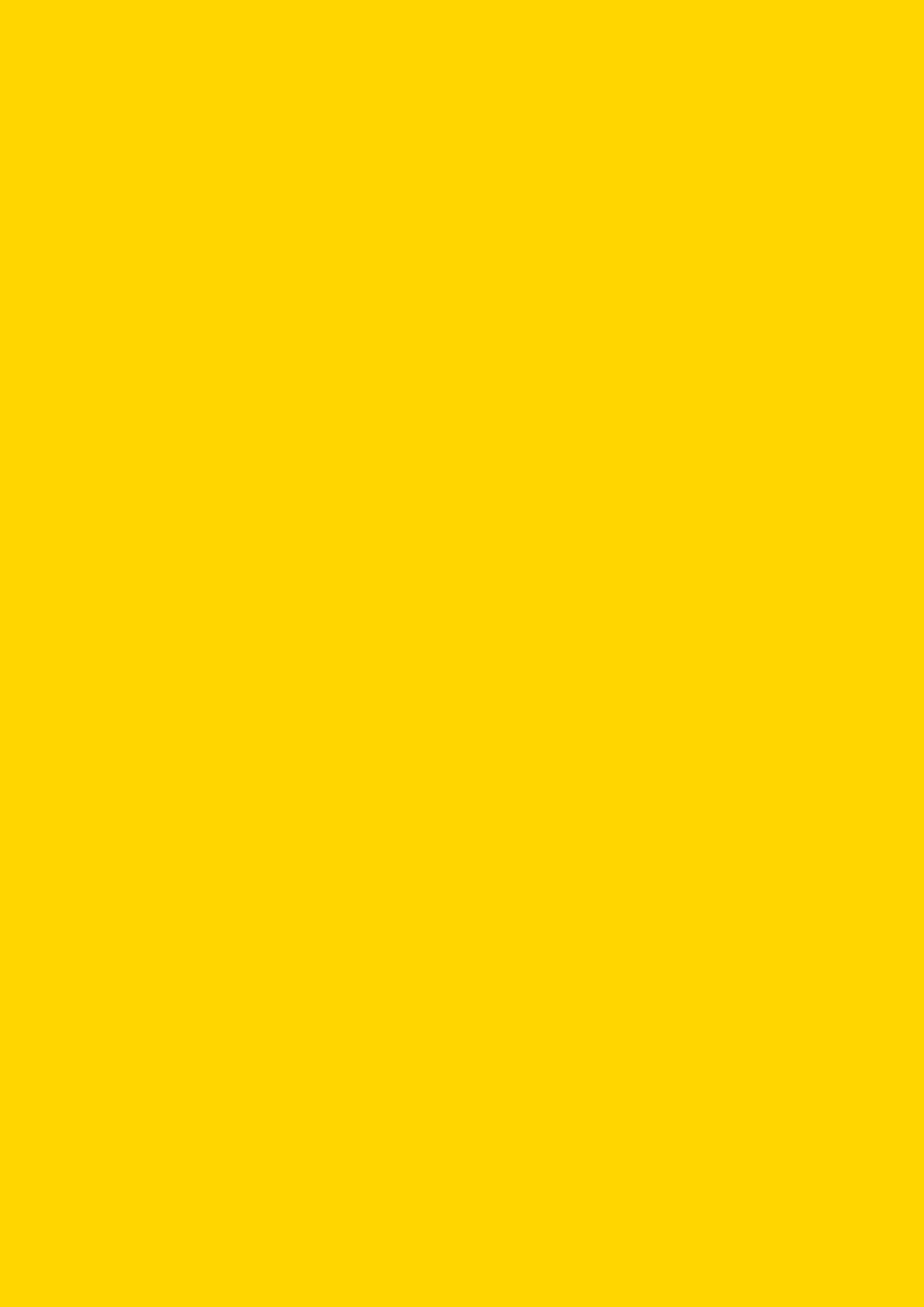

### Foreword

When you drive for work, do you use your personal car? What about your employees, do they undertake work travel using their personal vehicles or any vehicle not owned by your business or organisation? If you answered 'yes' to these questions, my hope is that you will also answer 'yes' to this final question. Do you fulfil your duty of care by safely and pro-actively managing your grey fleet drivers?

If your answer to that final question was 'no', now is the time to act. With conventional fleet sales down and the pandemic's impact dramatically shifting the way in which many people work, more emphasis than ever is being placed on grey fleets. Despite eclipsing the number of official fleet vehicles and fleet miles travelled, grey fleets are often operated with very little oversight, with business owners and managers mistakenly assuming that they are not responsible.

It is a difficult situation because grey fleets have always presented businesses and organisations with a level of irresistible ad hoc convenience and simplicity. The data shows this too, with company fleets totalling around 1.8 million vehicles compared to the grey fleet's estimated 10 – 14 million, according to the BVRLA. With figures from the Government's Energy Reform Group estimating that up to 57% of 'at work' mileage is undertaken by private vehicles, we are talking about a staggering 1.5 billion public sector and 11 billion private sector miles per year.

When well-managed, grey fleets can safely and effectively complement a regular business fleet or provide a stand-alone solution. Unfortunately, very few organisations that rely on grey fleet vehicles for everyday operation invest the time and resources to fulfil their duty of care in any meaningful way.

The risk of employees suffering an injury, or worse, while working increases dramatically when driving is a frequent activity, so this must be taken seriously. If an employee is driving for work purposes, regardless of the vehicle type or ownership, it is the

employer's responsibility. Of course, that can be quite a messy situation because employers often have little to no oversight of how the car is actually used or maintained. Nevertheless, a conscious and demonstrable effort must be made to ensure employee safety, lest the business or organisation be exposed to significant fines.

This whitepaper is intended to provide you with guidance on grey fleet management and raise awareness of the obligations, challenges and risks that using these vehicles presents. I hope it provides some useful insight as your business or organisation prepares for the post-pandemic recovery.

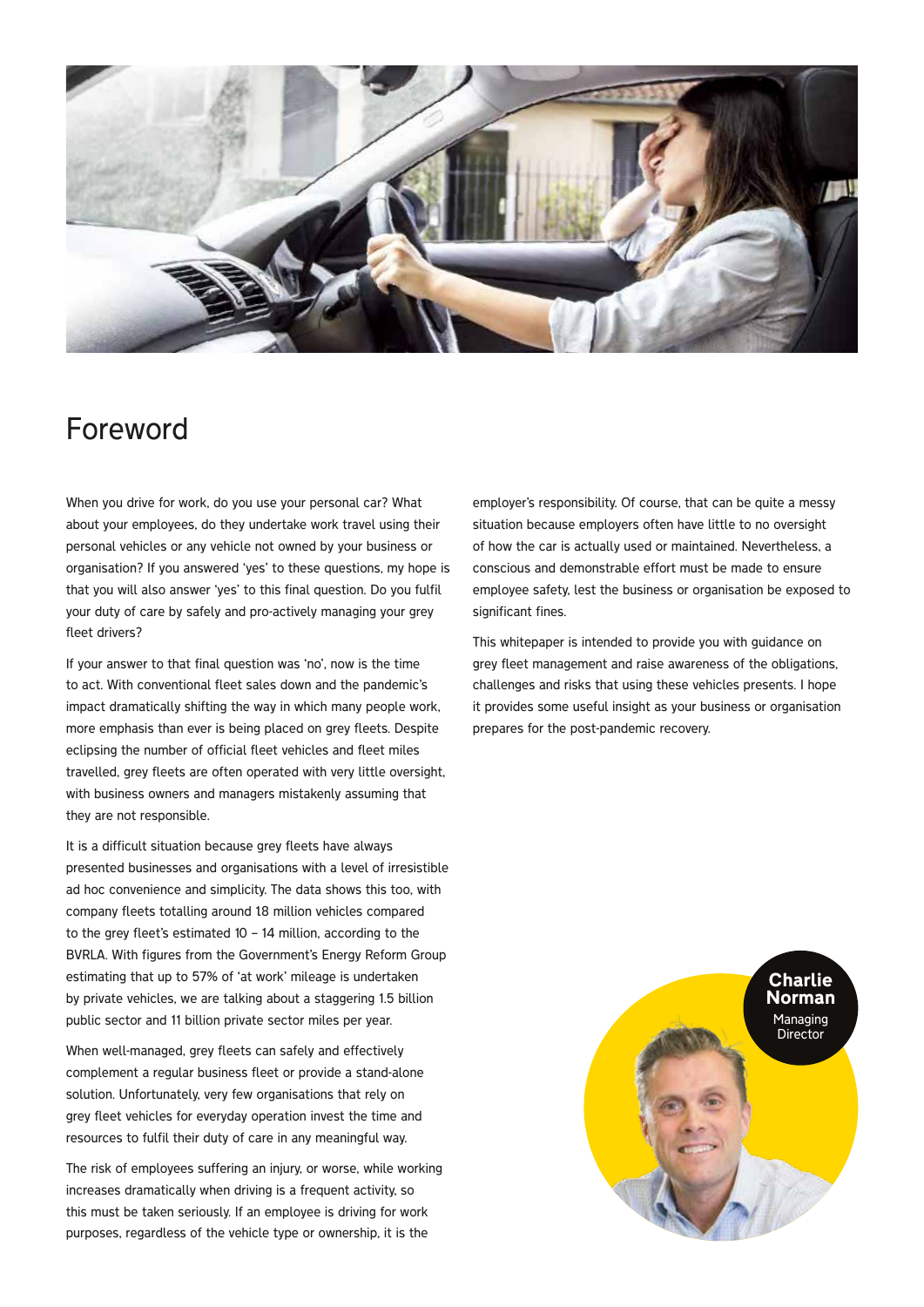

### What is the Grey Fleet?

Each day, millions of people across the UK drive their personal vehicles for work purposes. Often, these vehicles are operated with little to no oversight by employers, creating a complex web of responsibility. Without the oversight, management, maintenance and insurance of a conventional business fleet, these external vehicles fall into a grey area – the grey fleet.

Whether picking up supplies, visiting a work site or meeting with clients, any vehicle used by employees to travel for work beyond usual commuting is considered to be a part of the grey fleet. Operating a business and relying on a grey fleet can offer many advantages, but it also introduces a host of complexities that must be carefully considered and addressed.

By definition, the grey fleet includes all vehicles used by employees for work journeys that are not owned by the employer, such as:

- Vehicles owned by the employee
- Vehicles purchased through an Employee Car Ownership scheme
- Vehicles rented privately by the employee (outside any companyprovided system)



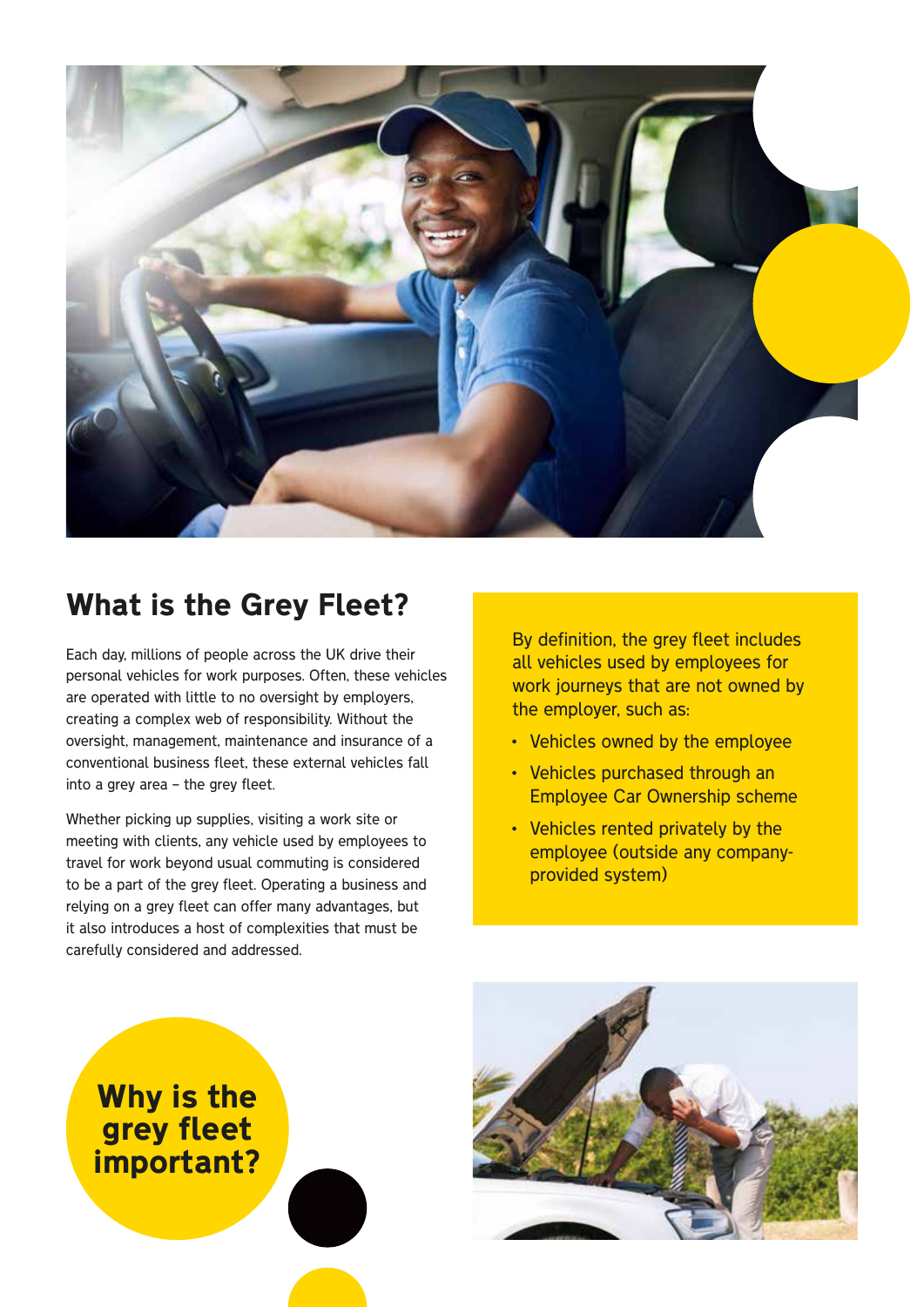### The New Era

Over the past 18 months, people and businesses across the UK have been forced to rapidly adapt to an entirely new set of circumstances. The combined impact of Brexit and, predominantly, the global pandemic, have seen drastic changes to the way in which people work. Immediately prior to the pandemic, around 5.7% of the UK worked from home. By April 2020, this figure had sky-rocketed to 43.1%. While these events are temporary, their effects will live on – the "new normal".

With both private and business travel almost entirely eliminated for extended periods during 2020 and the first half of 2021, there have been a number of interesting fleet management implications.

We are already seeing many businesses embrace the possibility of hybrid – a mix of remote and flexible – working as a permanent solution. The implications for company fleets across the UK will be significant. Reduced travel between work locations, fewer in-person meetings and the decline in events and exhibitions has curtailed the need for dedicated company vehicles.



The Society of Motor Manufacturers and Traders (SMMT) reported that fleet and business registrations fell by a staggering 32% in 2020, a reduction of over 400,000 vehicles compared to the previous year. With far fewer people travelling, the requirement to refresh fleets was almost eliminated. While this decline began a slow recovery at the end of 2020, the long-term implication is that there will be significantly fewer company vehicles in operation.

Pre-pandemic, a survey conducted by Driving for Better Business found that 90% of UK employees use their own cars for business in some way, with 75% declaring that it is a weekly occurrence. The Government's Efficiency Reform Group (ERG) estimated that up to 57% of 'at work' mileage was done using privately-owned vehicles. For the public sector, that is around 1.5 billion miles each year, while the private sector reaches an astounding 11 billion miles per annum.

Independent research undertaken on behalf of the British Vehicle Rental & Leasing Association (BVRLA) estimates the company car market consisted of around 1.8 million vehicles in 2019. The national grey fleet, on the other hand, was closer to 10.5 million vehicles, with other estimates claiming that the true pre-pandemic figure is closer to 14 million vehicles.

### UK grey fleet breakdown (source: BVRLA)

private sector 77% private sec

public sector 21% employees

paid via cash 02% allowance

It is not just work behaviour that has been affected by the pandemic. Transport preferences have also evolved. Recent surveys have indicated that around 87% of people believe that their safety was best served by using their own vehicle, with just 8% now saying buses, trains and trams were their primary means of transport.

In turn, this has increased people's desire to purchase a private vehicle. According to Capgemini, 45% of people are planning on buying their own vehicle within the next 12 months versus just 27% last year. The rate is even higher among young people, aged 18 – 35, with 59% considering a car purchase in the next 12 months versus 40% last year.

For many businesses, particularly smaller ones, this rise in private vehicle use could be beneficial. As it stands, grey fleets are an essential part of many smaller businesses, relied upon for everyday operation. Grey fleets offer a level of convenience and flexibility that traditional fleets lack and can also be significantly cheaper to run. For those with an established company fleet, the grey fleet adds capability and capacity, easily adjustable to meet business requirements.

While the rise of the grey fleet was already an established trend, the pandemic has dramatically accelerated this shift. With fewer company vehicles and changes in the way people work, grey fleets may become the default solution for many. All of this is creating a perfect storm for an explosion in the UK grey fleet. While the pandemic may have reduced the number of miles travelled for work, it has also severely restricted the usual levels of oversight and grey fleet management that ensure drivers, vehicles and journeys comply with business or organisation policies. The result is significant increase in grey fleet risk.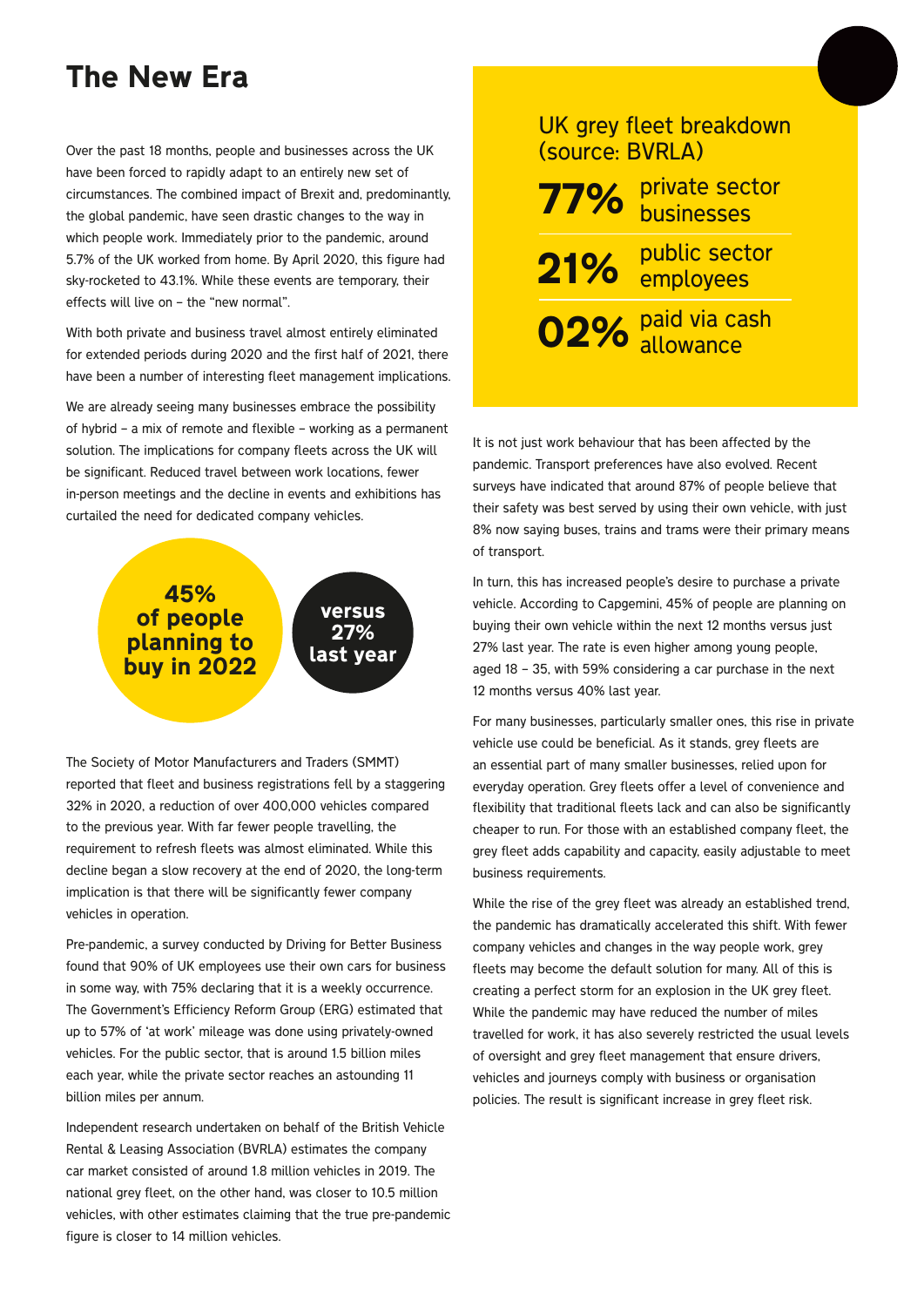

### The Grey Fleet Risk

Few UK businesses effectively manage or monitor their grey fleet. Much of this is due to a lack of awareness or understanding about what constitutes a grey fleet vehicle and what the employer's obligations are. Despite what many business owners and managers believe, when it comes to responsibility for work travel, ownership of the vehicle is irrelevant. This complexity is compounded by the fact that employers often have little to no oversight or control over the vehicle being used or maintained.

If the vehicle is being used to travel for business, regardless of who it is owned by, the employer is responsible for ensuring that it is fit for purpose, adequately maintained and that it can be safely driven.

If an employee is involved in an incident while driving for work, the company or organisation could be liable for any damage or injuries that occur. In fact, under the Corporate Manslaughter Act 2007, companies can be prosecuted for the death of drivers resulting from work-related journeys. Companies and organisations that rely on a grey fleet must be proactive in managing it or risk being held accountable. Work travel, regardless of vehicle, falls within an employer's duty of care. Estimates from the Health and Safety Executive (HSE) indicate the nationwide costs from 'at-work' road traffic accidents could be as high as £2.7 billion per year.

### What are the rules?

"It shall be the duty of every employer to ensure, so far as is reasonably practicable, the health, safety and welfare at work of all employees."

The legislation relevant to driving at work can be found in the Health and Safety at Work Act (1974) and the Management of Health and Safety at Work Regulations (1999).

### Safety First and Road Compliance

When it comes to grey fleet management, nothing is more important than the safety of the vehicle being used. If businesses and organisations wish to minimise their risk exposure, they should consider a number of different factors in whether or not a particular vehicle, driver or journey should be done using a grey fleet vehicle. At the bare minimum, employers should check to see that the vehicle has a valid MOT and has been regularly serviced – an MOT alone is not conclusive evidence that a vehicle is safe. It is also a good idea to only permit grey fleet use for vehicles that meet a certain agreed level of crash safety rating or use particular safety systems, like electronic stability control (ESC) or autonomous emergency braking (AEB), for example.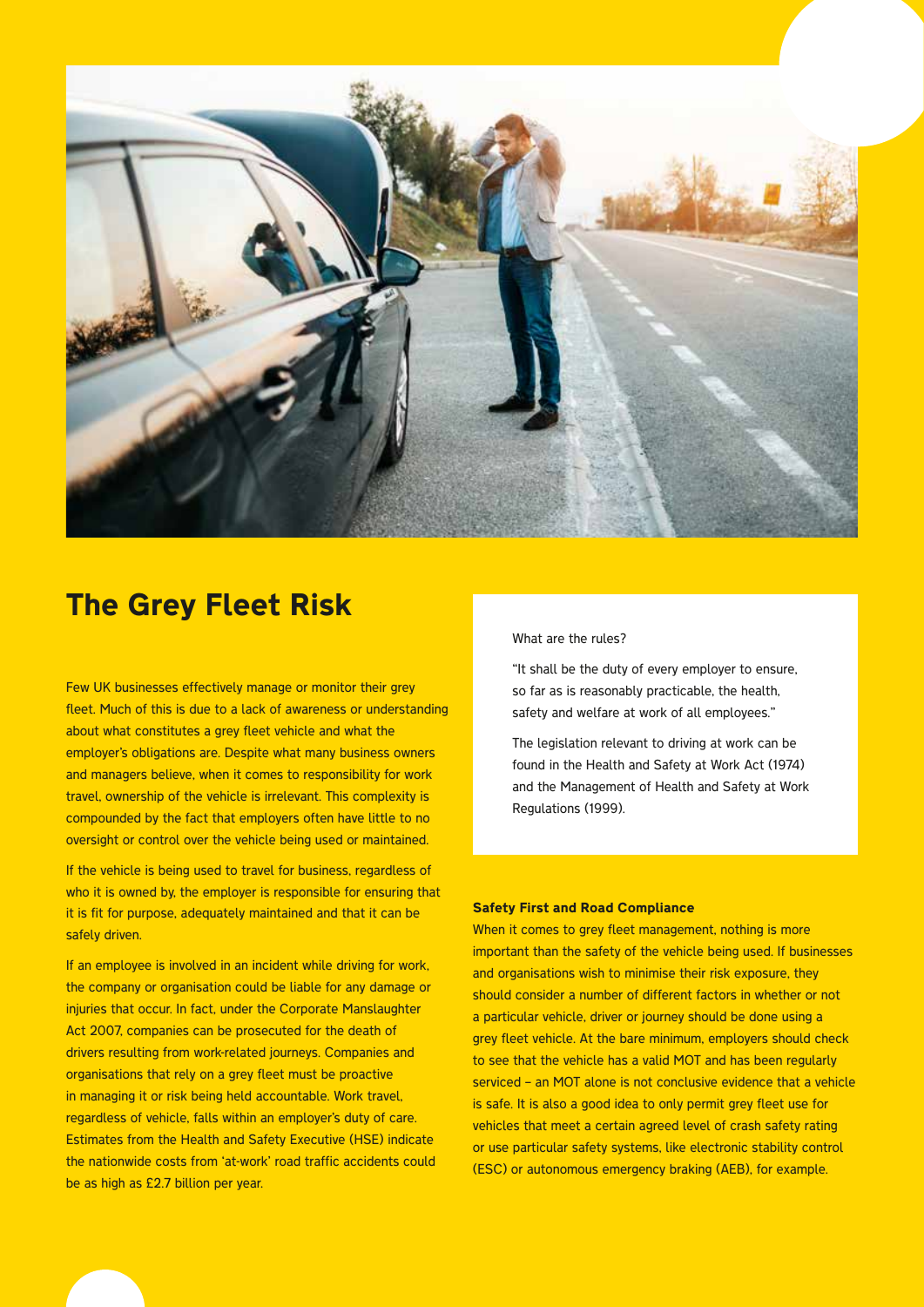### Safety Concerns

According to BVRLA research, only 37% of UK Grey Fleet vehicles have an NCAP 5+ star rating.

#### source: BVRLA

Carrying out regular, randomised 'on the spot' checks is an important part of ensuring drivers and vehicles remain compliant. It is also critical that all employees understand the procedure for reporting incidents and feel confident in doing so.

#### Employers should check that:

- The vehicle has a valid MOT certificate
- The vehicle has been appropriately maintained, as outlined in the vehicle's service book
- The driver has the appropriate license for the class of vehicle
- The driver has been trained to a sufficient level
- The driver does not have vision, health or other impairment issues that would affect their ability to safely operate the vehicle
- The vehicle's Euro NCAP safety rating adheres to the company's grey fleet policy

#### Other essentials:

- Vehicle has up to date road tax
- Vehicle and driver have valid insurance that includes business journeys
- Vehicle has breakdown cover
- The employee has sufficient time for route planning and travel

#### Cost of Doing Business

Encouraging employees to use their personal vehicles for work travel can actually provide significant cost savings, particularly for smaller businesses with relatively low annual travel requirements. That is because the AMAP rate for reimbursing employees of 45p per mile is usually significantly cheaper than owning and maintaining a small vehicle fleet, depending on the business size and travel requirements.

It should be noted that the greater a business's travel requirements, the higher the cost of grey fleet expense repayments will be. In combination with the additional risk of an incident due to increased total travel distance, the cost of relying on grey fleet vehicles could be much higher than owning and operating a managed fleet. Businesses need to consider the implications and suitability of both solutions.

Research conducted by Sewells and The Energy Saving Trust highlighted that less than a third of companies permitted employees to use grey fleet vehicles more than 7,000 miles per year, equating to a little over £3,150 in compensation per person. They also found that a quarter of grey fleet vehicles covered

more than 10,000 miles per annum. To avoid overcompensating employees, it is important to verify mileage, which can be as simple as utilising before and after photographs of the vehicle's odometer or conducting quarterly audits.

#### It is recommended that companies and organisations:

- Evaluate travel needs and minimise unnecessary journeys
- Develop an appropriate compensation scheme and ensure that all employees understand it
- Verify the mileage that employees are requesting compensation for
- Compare the costs of using the grey fleet versus a conventional business fleet

#### Do not Omit Emissions

When it comes to Corporate Social Responsibility (CSR), considering the emissions produced by a company or organisation's Grey Fleet is essential. With increasing legislation around emissions, the pace of innovation within the automotive industry has been incredibly fast. Older vehicles often lack the efficiency and exhaust gas treatment systems of modern vehicles. This means that they almost always produce more emissions, thereby greatly increasing a business's overall emissions. While regular business fleets in the UK operate with vehicles that are, on average, 2 years old, grey fleet vehicles are often much older – around 8 years, on average. BVRLA data suggests the average grey fleet car emits 19% more  $CO<sub>2</sub>$  (around 138g/km) than the average company car. For reference, new cars sold in 2021 must emit less than 95g/km of CO<sub>2</sub>.

Important note: For companies that meet the requirements for streamlined energy and carbon reporting (SECR), all grey fleet fuel consumption reimbursed via mileage claims must be included within the Scope 1 greenhouse gas (GHG) emissions figure.

#### It is recommended that businesses and organisations:

- Define a maximum permissible age for grey fleet vehicles
- Implement an emissions cap, removing vehicles above a certain CO<sub>2</sub>/kilometre threshold
- Consider the journeys that need to be undertaken (do employees need to travel through Clean Air Zones, for example)

### Handy Tip: Hire Vehicles

If an employee requires a hire car for work purposes, it is recommended to book the car through the company instead of the employee doing it themselves. The rental should then be covered by the company's insurance, rather than a retail policy. Important: always check your policy documents to be certain of level and type of coverage.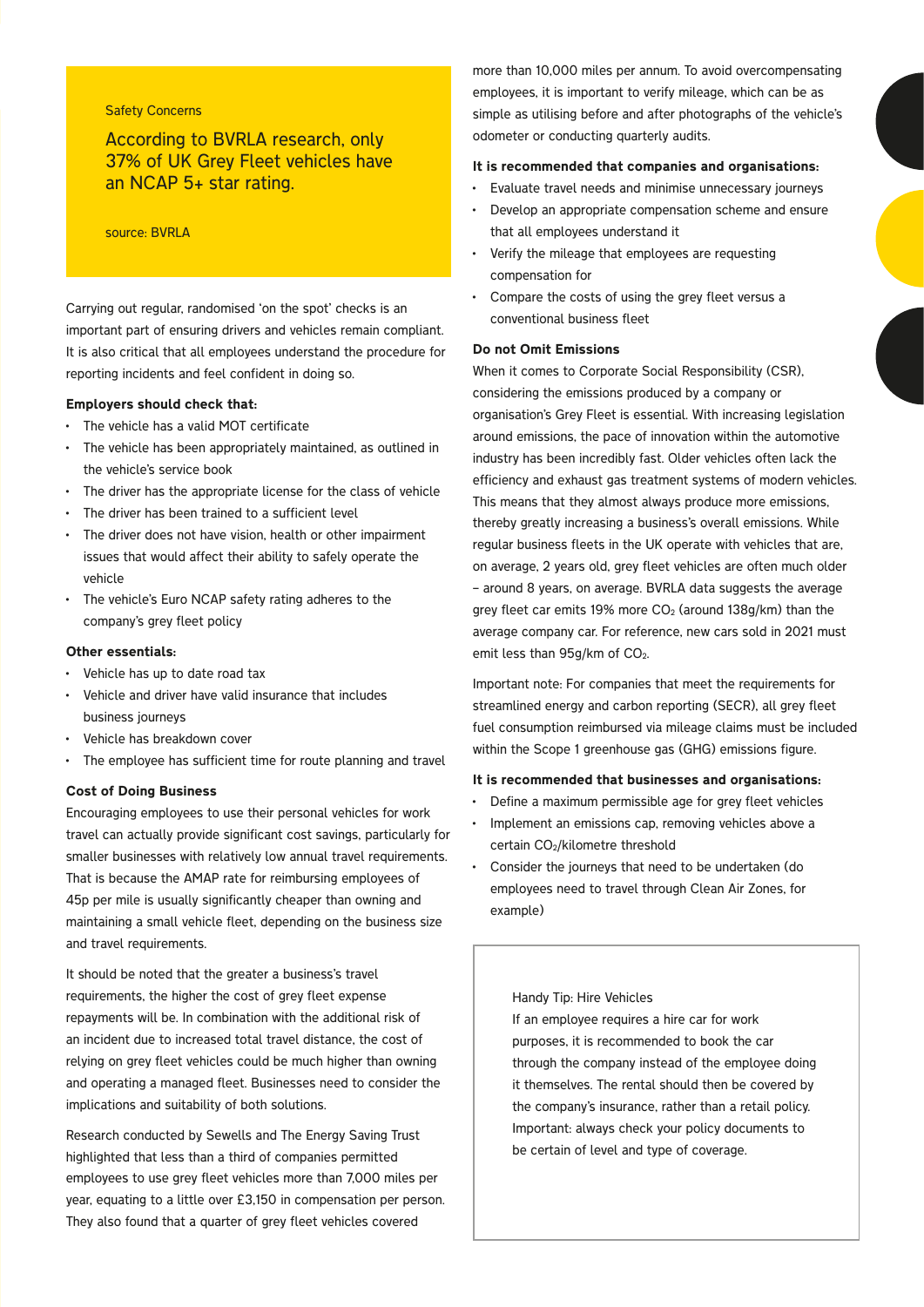### Mitigation and Driver **Training**

There is no denying that driving is one of the most dangerous activities that we do each day. This also makes it a leading cause of injury and death while undertaking work. In fact, estimates from the Health and Safety Executive indicate that more than a quarter of all road traffic accidents involve someone who is driving as part of their work at the time.

Do your employees know…

- 1. The procedure for reporting travel mileage?
- 2. How they will be compensated for using their vehicle?
- 3. What their maintenance obligations are?
- 4. How to meet other vehicle requirements, like emissions or safety rating?
- 5. What is the approval process for undertaking a work journey?
- 6. How to report an incident?

As previously outlined, employers have a number of obligations and responsibilities to ensure that their grey fleet is managed safely and effectively. It is within their duty to assess the driving requirements and staff, train where necessary and monitor both vehicles and journeys. All possible precautions must be made to reduce the risk to employees, other road users and the business or organisation itself.

### Assign Responsibility

Assigning responsibility to an individual or team is essential for effective grey fleet management. This person or team can then dedicate time to ensuring that all drivers, vehicles, and journeys comply with company policies. Before responsibility can be assigned, it is recommended that organisations explicitly outline their grey fleet management policies and procedures in official documentation. This is an essential step that ensures all parties explicitly understand their responsibilities and what is required of them. If no such policies exist, a working group should be established to assess organisational requirements and design suitable standards. For day-to-day grey fleet management tasks, there are a variety of software providers that can help to streamline and simplify the process.

#### Train Your Drivers

When it comes to grey fleets, driver training is crucial. It is one of the best ways to reduce overall fleet risks and can not only improve driver safety, but it can also ensure compliance with legal obligations and duty of care responsibilities. Through the provision of regular training, it is possible to promote a culture of compliance amongst employees while also demonstrating that the business or organisation is committed to road safety, minimising risks to employees and other road users. Implementing a driver training programme can also help to reduce costs while providing grey fleet managers with peace of mind.

#### Eye for detail

Employees should be trained on how to perform basic maintenance checks. Including:

- The lighting system headlights, indicators, brake lights, tail lights
- Fluid levels sufficient levels for engine oil, coolant, windscreen washer fluid
- Brakes regular brake pedal feel and function
- Tyres sufficient tread and specified pressure and damage
- Windscreen free of deep scratches, cracks and chips (as well as sufficient visibility out of all other windows)

Implementing driver training can be challenging. To make the process of on boarding new employees and maintaining driver and fleet compliance simpler, many organisations use dedicated training partners. These providers can deliver training through a range of different formats and platforms, from e-learning training modules to on-road coaching as well as workshops and driver days. For grey fleets, online learning can be an incredibly helpful way to provide straightforward training to drivers.

Partnering with these providers to ensure a high standard of grey fleet training can help to reduce long-term risks and fulfil employer obligations. Often, training can be packaged with additional valuable services like driver and fleet health checks and online driver assessments.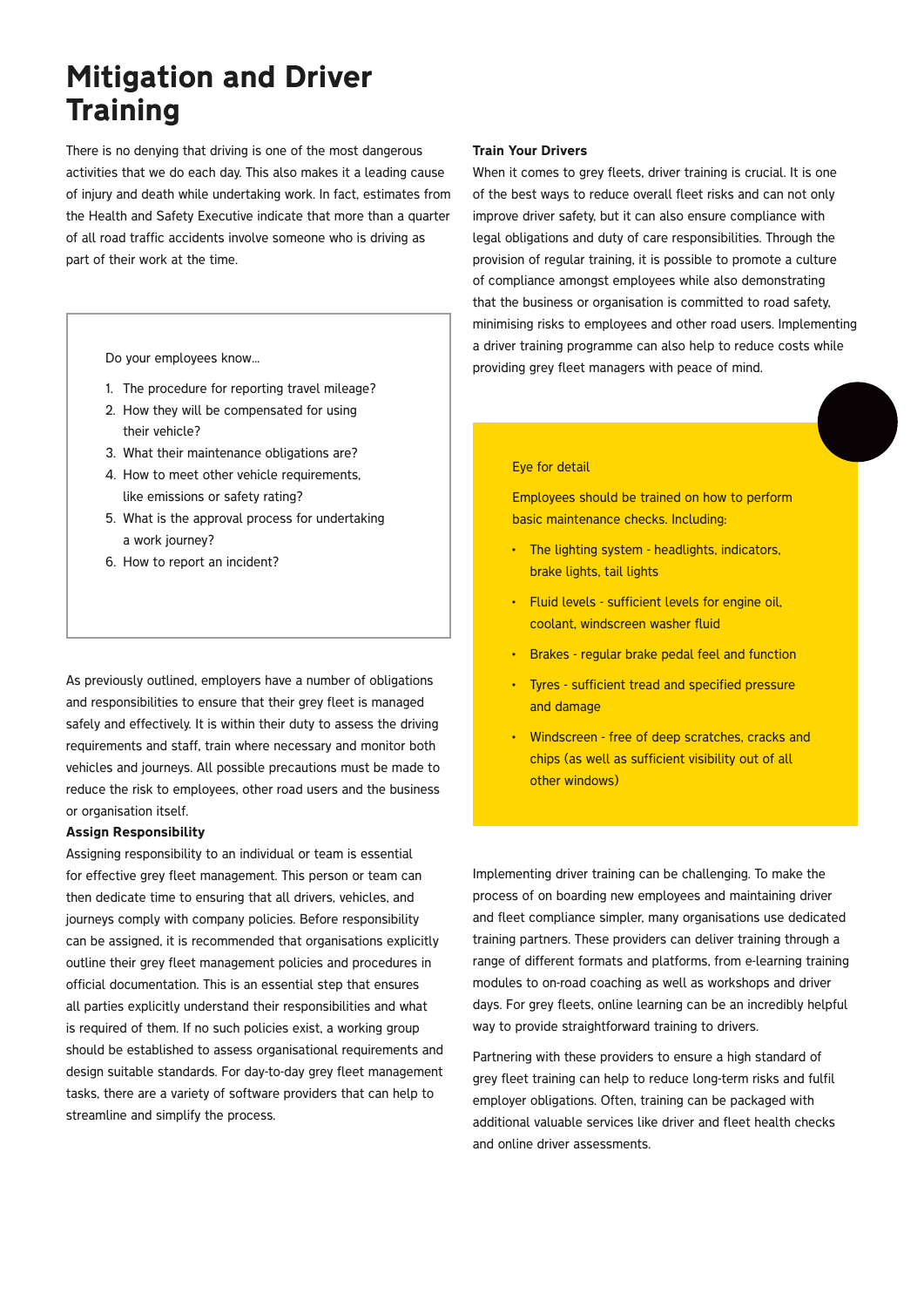

### Future Trends

Recent events have undoubtedly shifted the grey fleet landscape, but these changes are likely to pale in significance against the rapid evolution of technology over the coming decade. From electric vehicles to driverless cars, new mobility solutions and ownership schemes, the entire automotive industry is undergoing an immense transformation with direct consequences for businesses and organisations relying on grey fleet vehicles.

### EVs and Alternative Fuels

With the UK Government set to ban the sale of petrol and diesel vehicles by 2030, organisations must be prepared for a significant influx of electric, hybrid and alternatively fuelled vehicles entering their grey fleet. In a recent poll of 17,628 motorists by the AA and ITV's Tonight programme, nearly half (47%) of respondents indicated that they would switch to electric vehicles. There is already significant growth in the alternative propulsion market, with more than 770,000 alternatively fuelled cars on the UK's roads, of which 100,000 are electric vehicles. The SMMT reports that 2020 has seen a surge in EV registrations, with September up 184.3% year-on-year. For businesses and organisations operating a grey fleet, employees must be provided with guidance on vehicle technologies and operation, where necessary.

### Autonomous Driving

At the CES technology conference in January 2021, Transport Minister Rachel Maclean highlighted research that forecast 40% of new UK car sales could have self-driving capabilities by 2035. By which point the connected and autonomous vehicle (CAV) market could be worth up to £41.7 billion, nationally, and £907 billion, globally. While fully autonomous vehicles are still some way off, many new vehicles include a number of advanced driver assistance systems (ADAS), like autonomous emergency braking (AEB), adaptive cruise control (ACC) and automatic parking. With these features becoming increasingly common, grey fleet managers must verify employees' knowledge of these systems and organise training where necessary.

### New Mobility Solutions

While the pandemic may have increased the desire for car ownership, pre-pandemic data suggested the opposite. With an increasingly urbanised population, the requirement to own a car for occasional use is deemed unnecessary by many. However, The Government's Future of Mobility: Urban Strategy report highlighted that 61% of all personal trips are still made by car. The complexity for grey fleet managers will be with the introduction of new commercial models – like subscription-based vehicles – and entirely new mobility solutions – like micromobility vehicles. Regardless of the commercial or technological evolution, employers must ensure that all work travel is conducted in a safe manner, with the appropriate care given to employees.

# $40\%$  by  $2035$

of new UK car sales could have self-driving capabilities…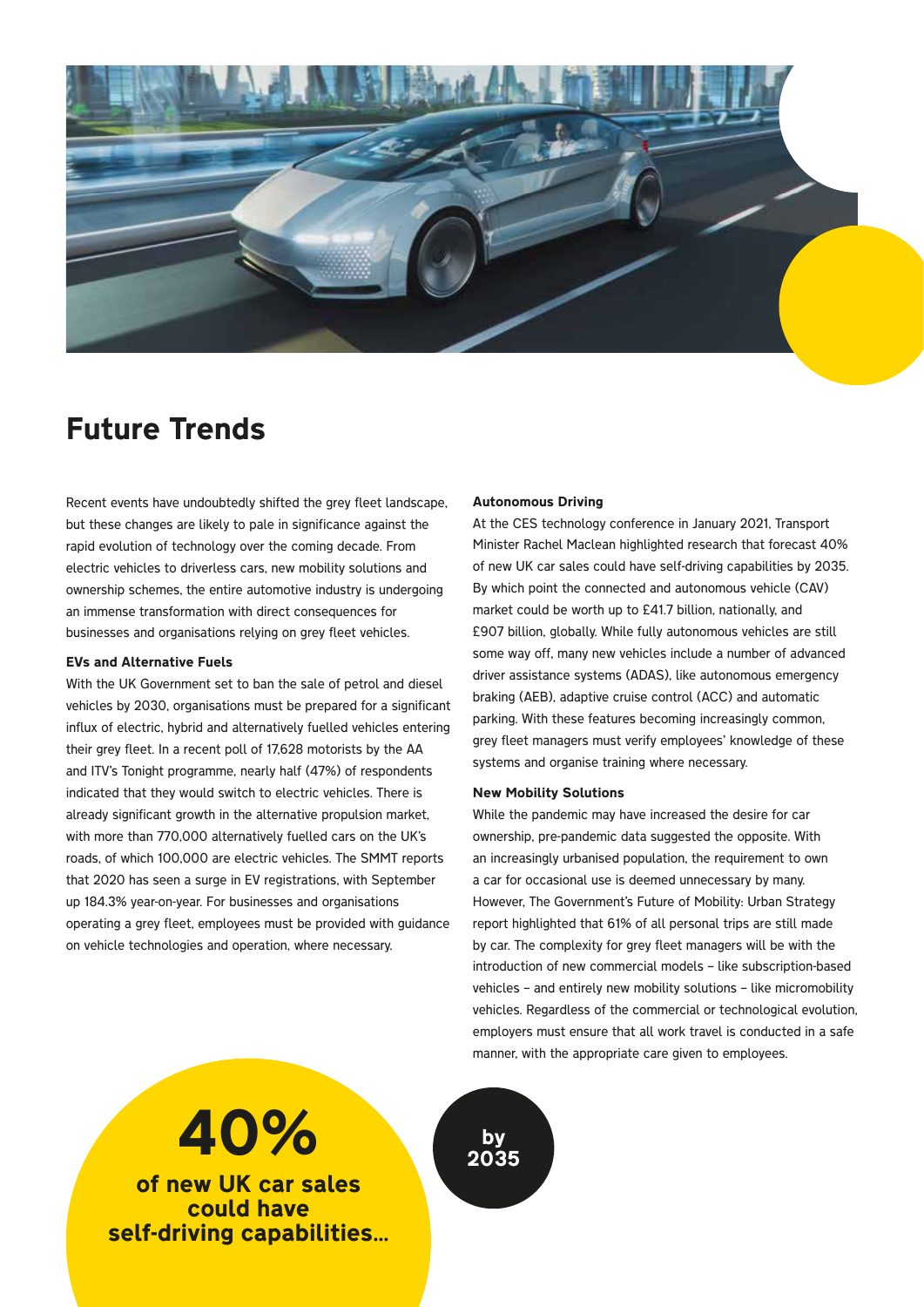

### In the Spotlight…

Disruption and safety concerns caused by the COVID-19 pandemic has forced businesses to re-evaluate many areas of their operations – the most obvious being the move to working from home for those staff that are able to do so.

Back in 2016, a report by the BVRLA and Energy Saving Trust found there were at least 14 million private vehicles used for business journeys across both the public and private sectors. Fast forward to July 2021 and a survey carried out for Driving for Better Business on how businesses were dealing with the pandemic found that 50% of both SMEs and large firms were expecting a permanent increase in the number of staff using their own cars for work journeys.

I have always seen a great deal of inconsistency in how employers manage grey fleet and many employers simply misunderstand what grey fleet is, how many they have, and what their responsibilities are for managing them. With such an increase in grey fleet expected, employers really need to understand how to effectively manage what is now an even more vital element of the overall business mobility mix.

A grey fleet vehicle is one that is owned and driven by an employee for business purposes. Some go further and say that a grey fleet journey is one where the employee is reimbursed for their mileage but this is incorrect. Whether the journey was reimbursed or not has no bearing on whether the journey was for business purposes. If the journey was only made because the employee worked for your business, it is a business journey regardless of whether they were reimbursed.

The employer is effectively commandeering a private car for use as a de facto company car for the duration of the journey. As such, the responsibilities for managing the journey are the same – the employer must ensure that both the driver and vehicle are eligible to make the journey. This means checking

the driver's licence, ensuring they have seen a copy of your driving for work policy, that they are driving a safe and roadworthy vehicle and, very importantly, that they have informed their insurance company that they use their car for business use.

One of the most important aspects of grey fleet is the definition of commuting which, with most insurance companies, usually covers the employee to drive to and from their main place of work. The increase in working from home has led many employees to be redesignated as home-based. This means that home is now the employee's main place of work and an occasional trip in to the office, or anywhere else, is likely to be viewed as a business journey for which they need business insurance.

COVID-19 has meant businesses have had to find new ways of working simply to stay operational. What COVID-19 hasn't done, is reduce the need to manage staff within the law and continue to meet your duty of care with respect to your drivers, whether they're in a company vehicle or their own car.

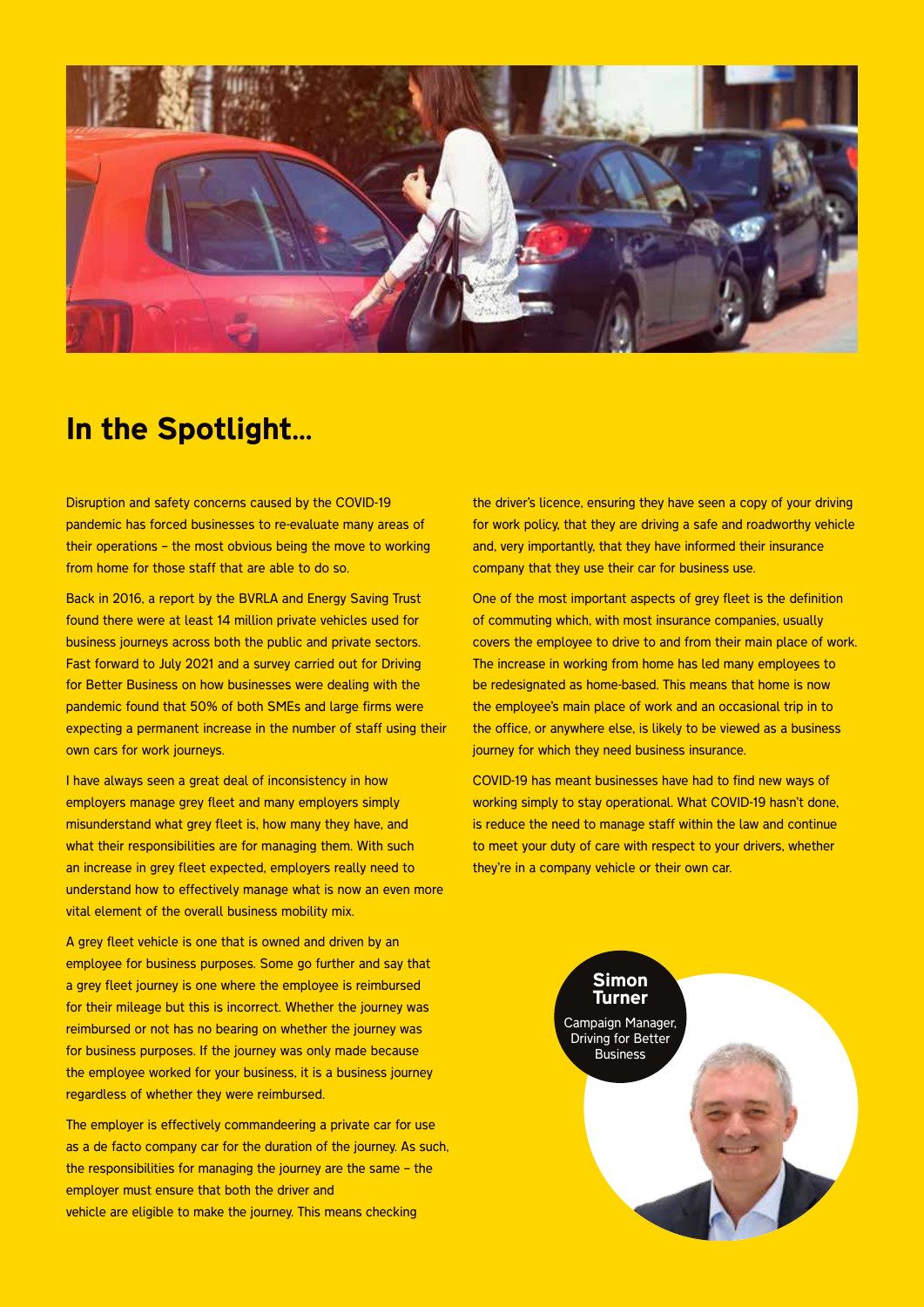

### **Summary**

Grey fleets present a significant risk to UK businesses and organisations simply because so many fail to take the basic steps required to fulfil their obligations. With a predicted boom in the use of grey fleet vehicles, procedures must be implemented now to effectively manage grey fleet use and keep employees and other road users safe.

All organisations should have an individual or team responsible for monitoring the grey fleet and the suitability of drivers. This will ensure that all appropriate grey fleet management tasks are undertaken, as well as frequent, effective communication with employees about company policies and work travel. When determining organisational grey fleet criteria, it is important to consider duty of care, safety, costs and greenhouse gas emissions. Ensure that employees understand their responsibilities and the means through which they will be compensated for their travel.

Driver training is an important way for organisations to fulfil their obligations while helping employees to minimise risk when conducting work-related travel. Not only can it improve the driving and awareness of individuals, but it can also expose them to new technologies and help to develop basic vehicle safety assessment skills. Organisations should ensure that they plan ahead for the shifting vehicle ownership and technology landscape. The introduction of novel vehicle technologies, like electrification and autonomous systems, must be taken into consideration when assessing grey fleet risks. Maintaining awareness of work journeys and the vehicles and technology involved will be critical to fulfilling duty of care – particularly over the next decade during a period of significant transition.

Grey fleets can be an excellent and flexible tool for employers, particularly during an unpredictable and unstable period like we have seen in the pandemic. It is critical that organisations understand their responsibilities to employees using grey fleet vehicles and are prepared to adapt organisational policies to meet evolving transport and technological challenges.

#### Grey Fleet Management Essentials

- 1. Assign grey fleet management responsibility
- 2. Establish vehicle requirements (emissions, safety rating, etc.)
- 3. Meet obligations and minimise risk with driver training
- 4. Monitor vehicle suitability, legality and insurance
- 5. Monitor driver ability and licensing
- 6. Monitor and verify work journeys
- 7. Reimburse in line with organisational policy